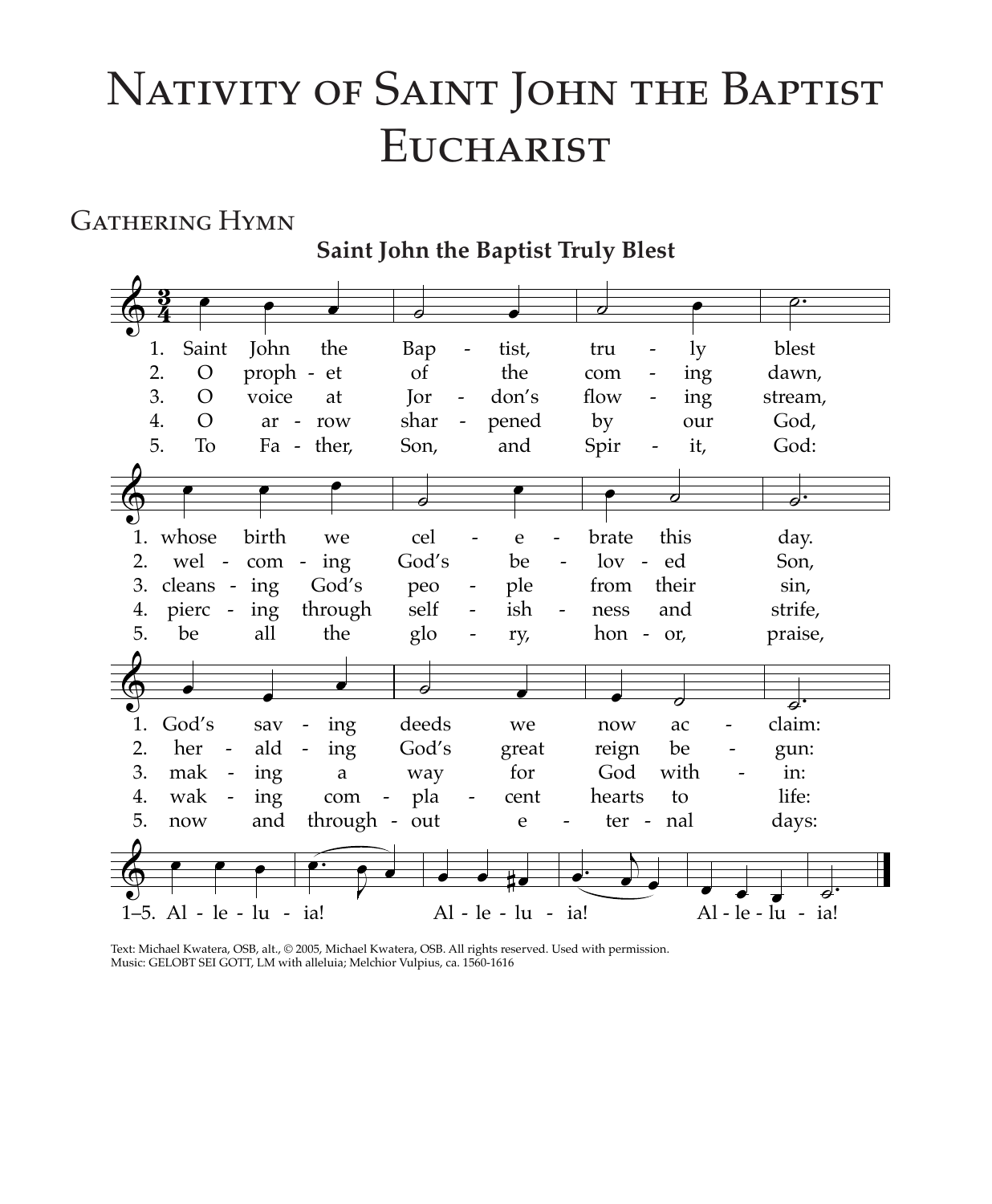## Gloria



Glory to God in the highest Glory to God in the highest Glory to <u>God</u> in the <u>nigh</u>est<br>and on earth peace to people of good will. We praise you, we bless you, we adore you, we glorify you, we give you thanks for your great glory,<br>Lord God, heavenly King, T Lord God, heavenly King, O God, almighty Father. and on early peace to people

& . . . . <sup>v</sup> <sup>œ</sup> <sup>œ</sup> ˙ <sup>v</sup> <sup>œ</sup> ˙ & . . . . <sup>v</sup> <sup>œ</sup> <sup>œ</sup> ˙ <sup>v</sup> <sup>œ</sup> ˙

Lord Jesus Christ, Only Begotten Son, Lord Jesus Christ, Only Begotten Son, Lord God, Lamb of God, Son of the Father, you take away the sins <u>of</u> the world, have mercy on us; nave mercy <u>on</u> us;<br>you take away the sins of the world, receive our prayer; you are seated at the right hand of the Father, you are seated at the right hand of the Father, have mercy on us. Lord God, Lamb of God, Son of the Father, you take away the you are seated at t



you alone are the Hord, you alone are the Eord,<br>you alone are the Most High, Jesus Christ, you alone are the Most High, Jesus Christ, with the Holy Spirit, in the glory of <u>God</u> the Father.<br>A - (a) - men.  $\overline{A}$  -  $\overline{(a)}$  - $\frac{\mu}{\sqrt{n}}$  $\frac{\mu}{\sqrt{a}}$   $\frac{\mu}{a}$ A - (<u>a</u>) - men. For you alone are the Holy One, A - (<u>a</u>) - <u>men</u>.

Collegeville, MN 56321. All rights reserved. Reprinted with permission under license #A-712825, OneLicense.net. Music: *Psallite Mass: At the Table of the Lord*, The Collegeville Composers Group, © 2010. Published and administered by Liturgical Press,

### Responsorial Psalm

## **Psalm 139**

Response: I praise you for I am wonder**ful**ly made. Alle*lu*ia!